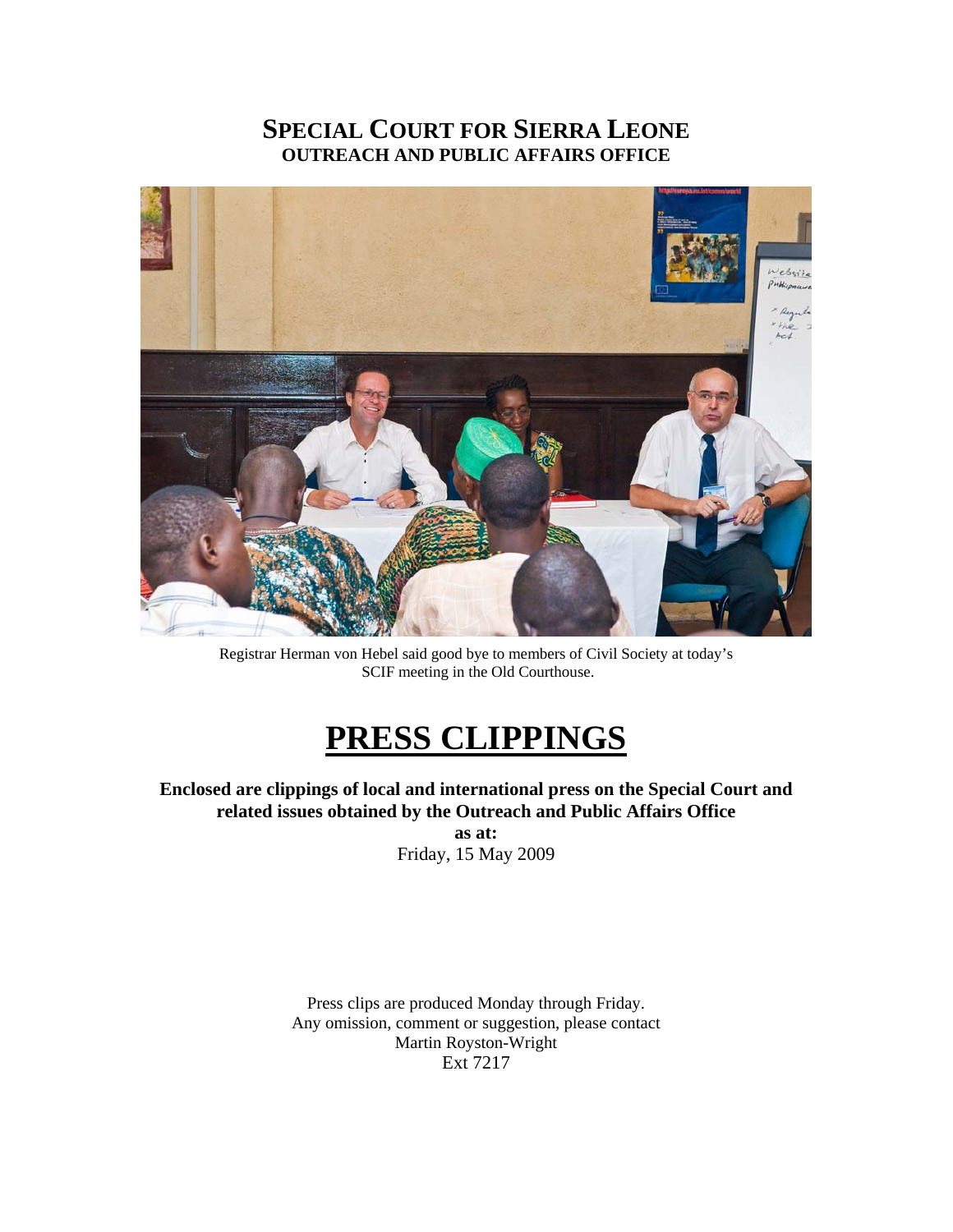| <b>International News</b>                                                                |               |
|------------------------------------------------------------------------------------------|---------------|
| Funding, Transparency Seen as Key to Tribunal Success / The Daily Star (Lebanon)         | Pages 3-4     |
| Liberia: Taylor's Bid for Trial Delay Rejected / New Democrat (Liberia)                  | Page 5        |
| UNMIL Public Information Office Media Summary / UNMIL                                    | Pages 6-8     |
| Ivory Coast Sets Date for Long-Delayed Vote / Voice of America                           | Page 9        |
| Matar: Released Former Security Chiefs could Still Face Trial / The Daily Star (Lebanon) | Page 10       |
| Attritions of June 4 revisited / ModernGhana.Com                                         | Pages $11-12$ |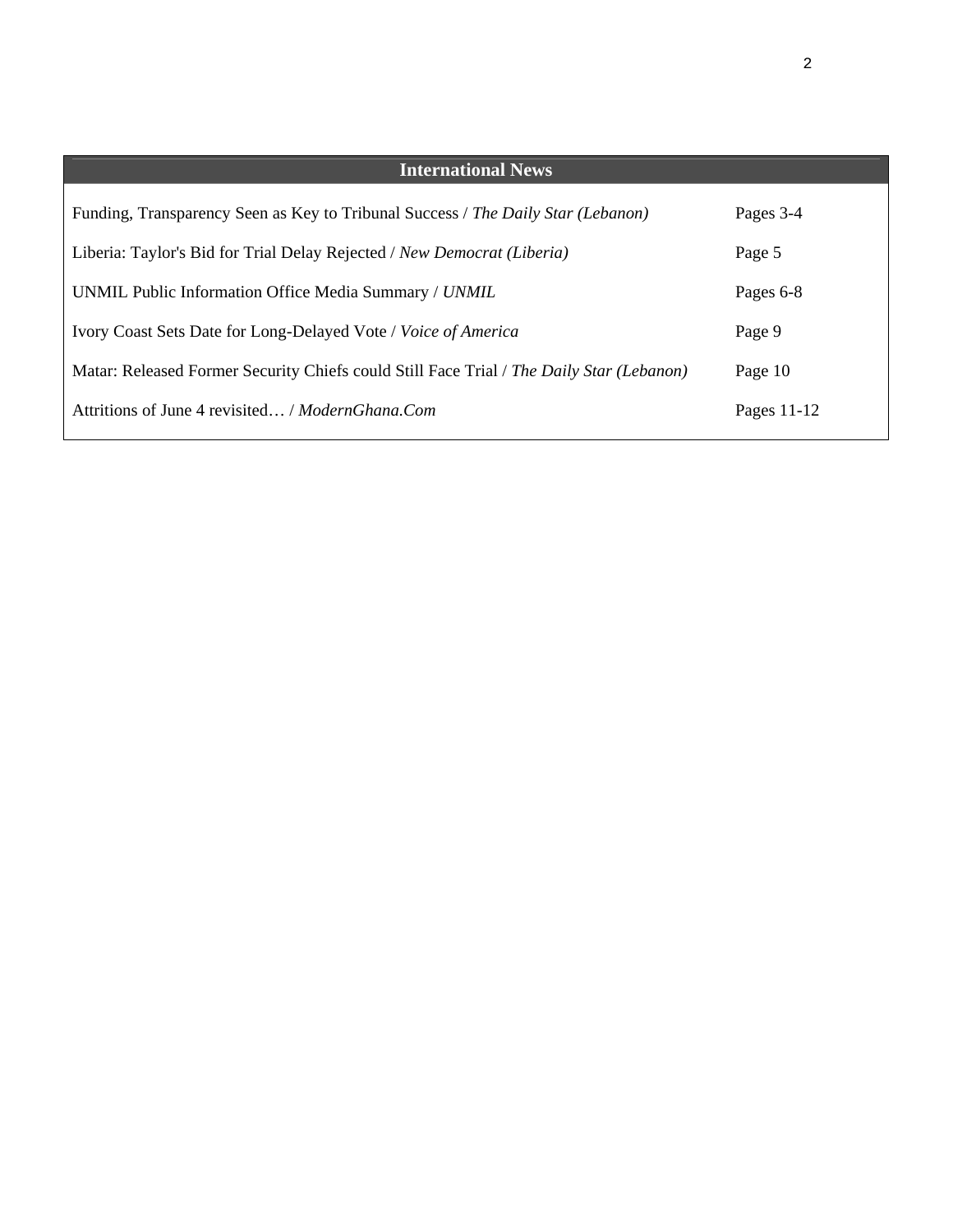The Daily Star (Lebanon) Friday, 15 May 2009

### **Funding, transparency seen as key to tribunal success**

By Eugene Yukin Special to The Daily Star

BEIRUT: Sufficient funding and transparency will be two of the most important issues facing the Special Tribunal for Lebanon (STL) according to Jeremy Waiser, special assistant to the prosecutor of the Sierra Leone Crimes Court (SLCC). Waiser was speaking at the American University of Beirut at a lecture organized by the Issam Fares Institute on Wednesday evening. Throughout his talk Waiser pointed to similarities between the SLCC and the STL and tried to underline some major lessons which the STL could learn from the Sierra Leone experience.

The Special Tribunal for Lebanon was established following the assassination of former Lebanese Premier Rafik Hariri in February 2005 to find and prosecute those responsible for Hariri's death and the assassinations of other political figures who were killed around that time. The Sierra Leone Crimes Court was established in 2002 following a long civil war and was requested by the Sierra Leonean president in 2000 to the International Community to try those responsible for the conflict's horrible crimes.

"The STL is not a carbon copy but very similar to the Sierra Leone Crimes Court," Waiser said.

Waiser pointed out that the STL and the SLCC are especially similar because they are hybrid courts, which are international courts or tribunals with a mixed panel of national or international judges in the affected country or abroad.

"If you're going to have a court it's going to be extraordinarily expensive," Waiser said. As of now the STL's funding is coming equally from both the international community and the Lebanese government.

Waiser stressed the need to keep good relations with those countries funding the STL. "Donors are going to get angry and upset when things slow down ... You need to make things look good in the press and when things do get delayed you need to let them know why," he said.

International tribunals and courts are very expensive to run and to fund them is always an incredibly difficult task.

Waiser recounted how difficult it was to get governments to continue funding the SLCC and pointed to the fact that Lebanon will have to maintain good relations with donor countries.

"If you don't have good relations with these countries and they don't believe that what your doing is really good then they might not give you money and then you risk going broke," Waiser said. When courts do not have sufficient money there can be lengthy delays and this can easily lead to the defense asking for their clients to be set free.

A change in government and public opinion are some factors that could jeopardize Lebanon's standing with donor countries and it's support for the STL. Despite these possible problems Waiser said, "Lebanon" has to cooperate fully [with the tribunal] and so far it has and it seems like it will."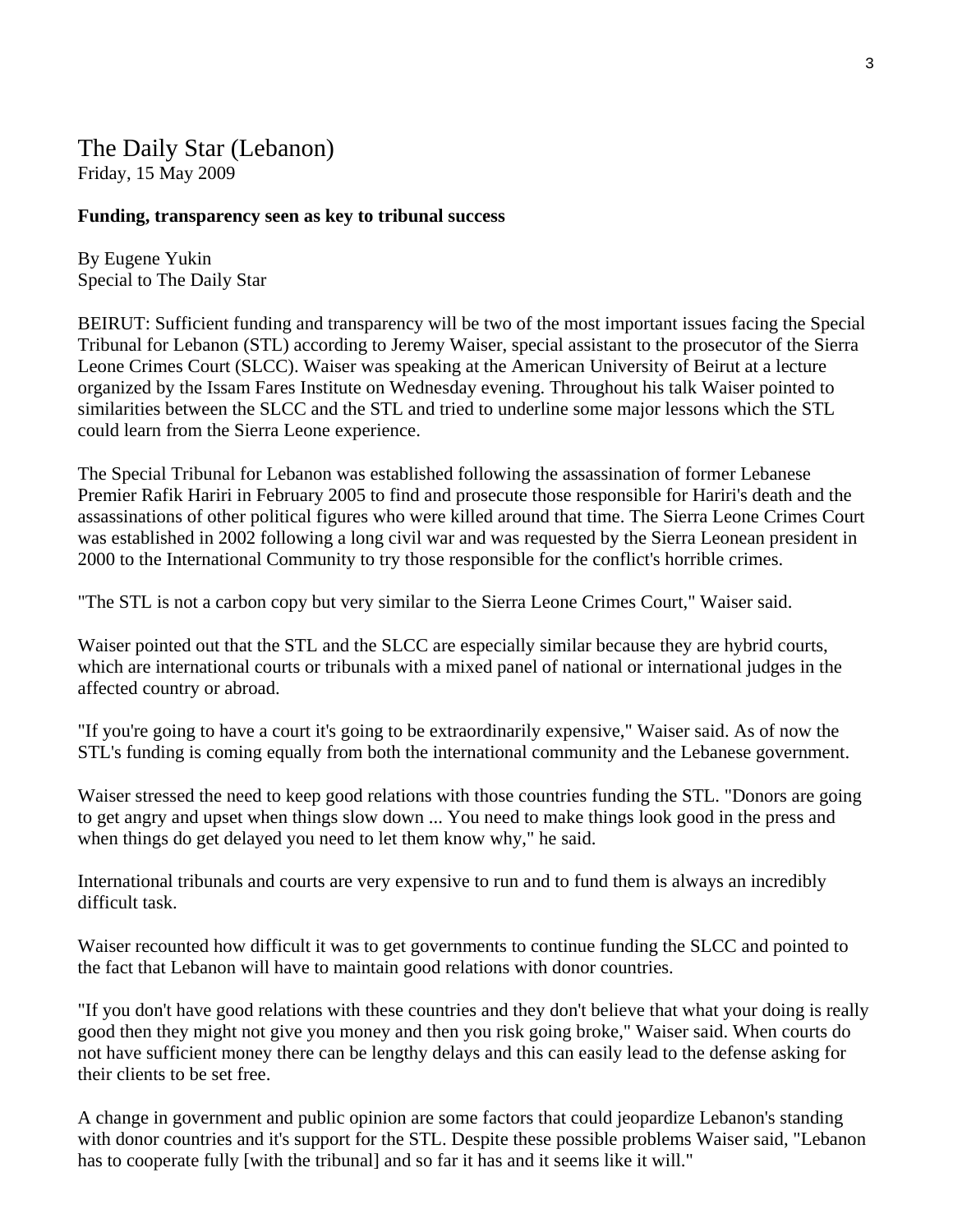For this reason transparency of the court is very crucial to the success of the tribunal.

Waiser referred to the Sierra Leone experience to underline how damaging a lack of information and misinformation could be to the perceptions of the general public.

For example Charles Taylor's defense in the SLCC would often call the court a "white man's court" or "colonialism in disguise." These accusations would most likely be used by the defense in the STL as well. "The defense will make the same statements and it will be effective," Waiser said.

Based off the SCLL experience, the best way to prevent this is transparency. For this reason the court should make all the facts available to the public. Other than spreading the evidence in the media, a good way to engage the public is to hold open meetings at universities, schools and town halls all over the country according to Waiser.

Other than the issues of funding and transparency, Waiser mentioned the legacy of the Special Tribunal to be also very significant. Despite the challenges he has faced in the SLCC Waiser remained optimistic that the STL would hopefully "strengthen the Lebanese judiciary and the rule of law in the country" and concluded that "the lesson from the Special Court for Sierra Leone is that these tribunals are necessary, these tribunals are effective if done right, and it's not a question of 'if' but a question of 'when' these people responsible for great crimes will face justice."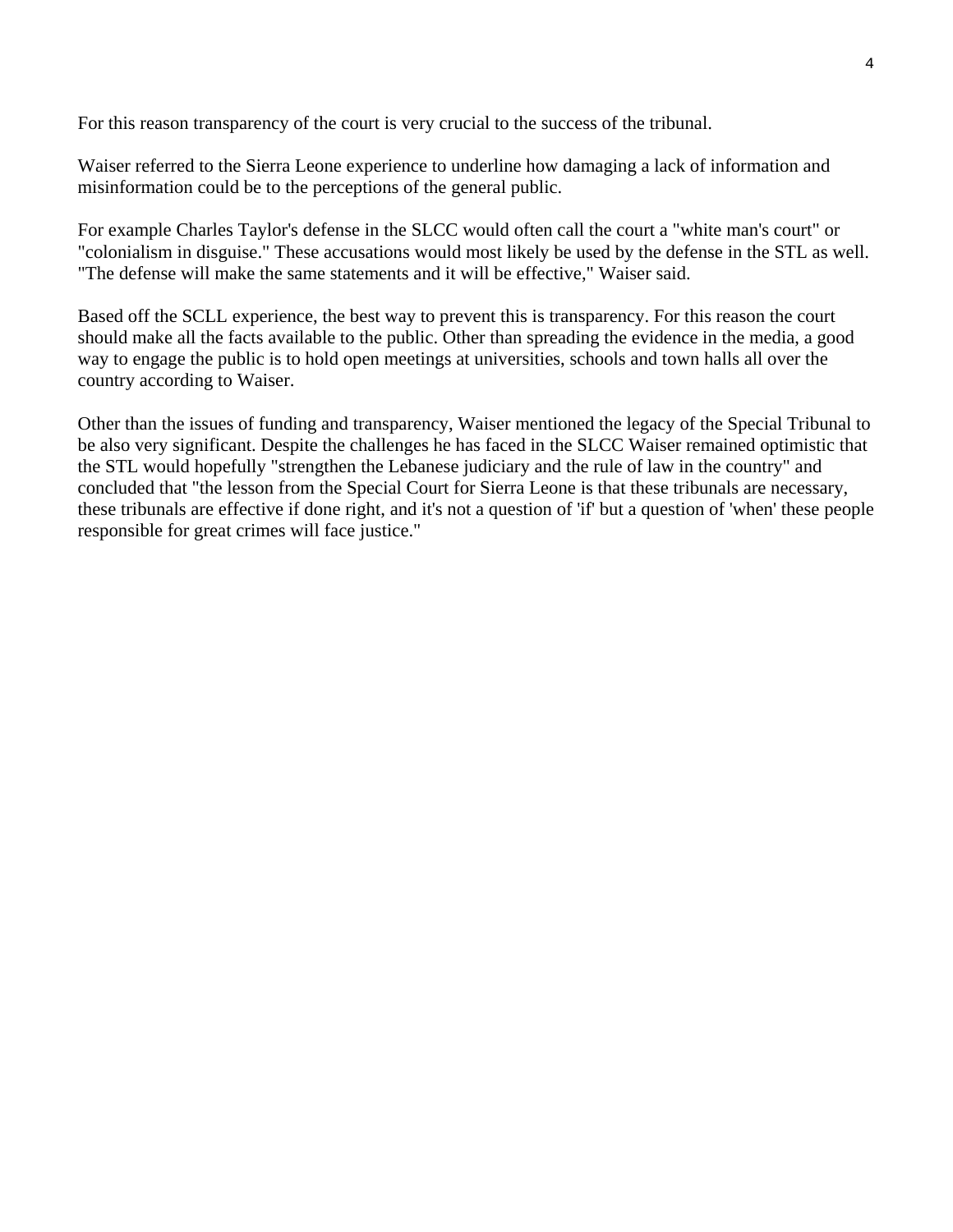New Democrat (Liberia) Tuesday, 12 May 2009

### **Liberia: Taylor's Bid for Trial Delay Rejected**

### Othello B. Garblah

Monrovia — Mr. Charles Taylor has suffered another legal blow in weeks, with the Court rejecting his lawyers' bid to delay his trial from the agreed upon date of June 29 to August. His first setback was when the Court ruled that he must answer to all 11 counts because the prosecution has presented sufficient evidence to back the indictment. Mr. Morris Anyah, one of Mr. Taylor's defence counsels, in submitting his oral application Thursday, requested the Court to reassign the hearing date of the defence case saying they needed more time.

But according to the Court's Presiding Judge, Mr. Taylor's lawyers have not introduced any new evidence that would warrant a reconsideration and hence the court's decision remained unchanged. "I would just add this. We don't make this request lightly. We appreciate the fact you gave due consideration to the issues even before your Honours rendered your decision on Monday, the 4th. In fact, you had indeed indicated on 9 April that you would in fact proclaim and put forth a date on which the Defence case ought to start on 4 May. So we know your Honours gave thoughtful and careful consideration to the issue, but we come in seeking reconsideration having considered the significant effect that a start date of 29 June would have on the smooth ..." Mr. Anyah was quoted as saying according to a Court transcript forwarded to this paper by the UN back Special Court for Sierra Leone.

But the presiding Judge maintained: "The Trial Chamber has considered the arguments of the Defence in support of its application for the Trial Chamber to reconsider its decision of last Monday in which it fixed a hearing date for the commencement of the Defence case as 29 June. The Trial Chamber has also considered the response by the Prosecution.

"In the Trial Chamber's opinion the Defence has not presented any new facts, or any change of situation, which would justify the Trial Chamber revisiting and/or reconsidering its opinion of last Monday and we decline the Defence application. Relevant Links

However, we do not wish to leave the Defence without access to a remedy. We note that the time for applying for leave to appeal expires today, so we now make an order extending that time to next Monday, which is 11 May, as the limit for the Defence to

file any such application for leave. When I refer to Monday, I mean close of business next Monday, 11 May," the presiding Judge said.

Speaking on a local radio here Monday, Mr. Courtenay Griffiths indicated that he which the defend had up to August to open its case, suggesting that June 29 was too short a date to open the defense's case. He spoke of filing an appeal in that direction.

But in an interview with this paper Monday, the Special Court's spokesperson Peter Andersene, said the Court was yet to receive a written appeal from the Defense team.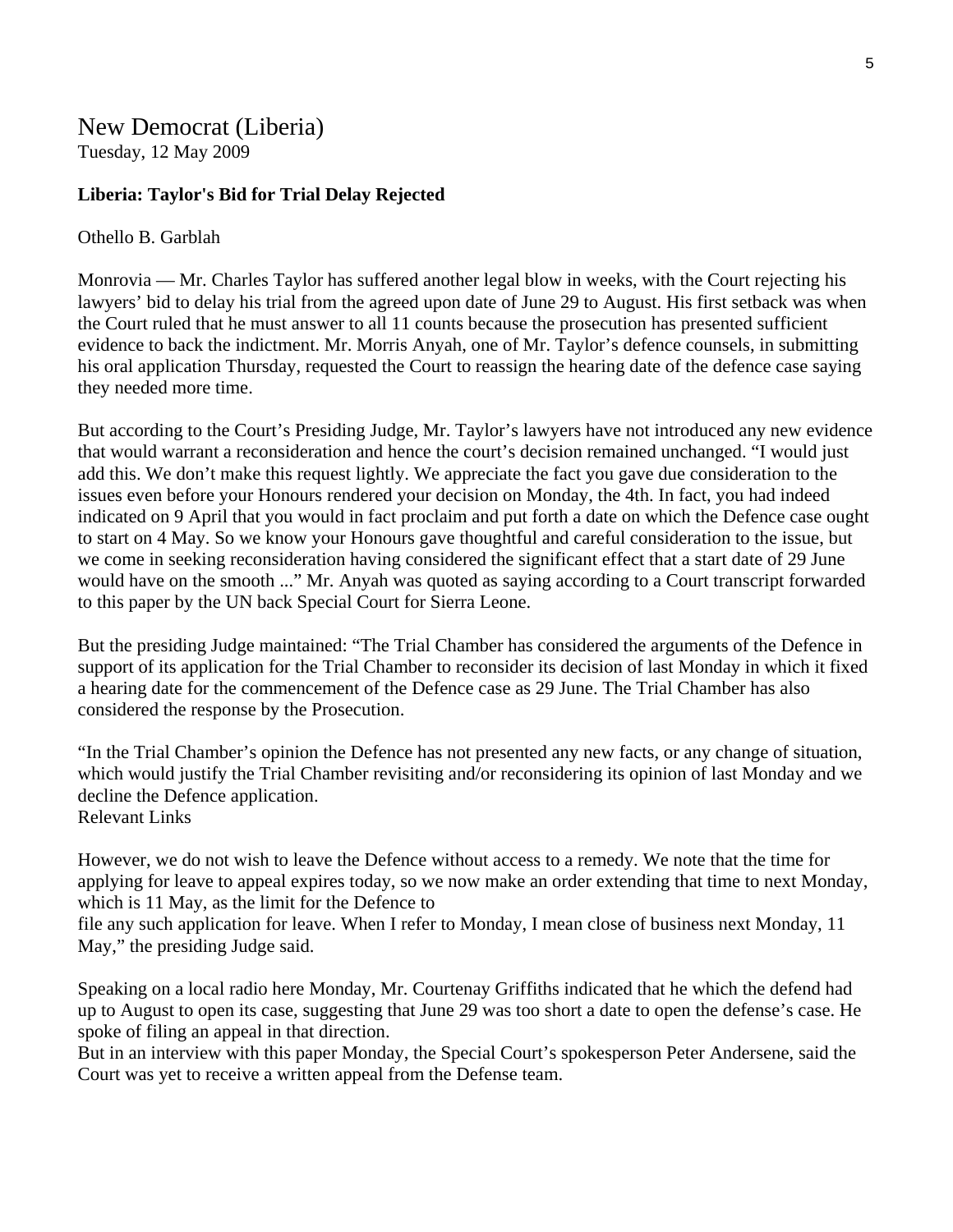

United Nations Mission in Liberia (UNMIL)

### **UNMIL Public Information Office Media Summary 13 May 2009**

*[The media summaries and press clips do not necessarily represent the views of UNMIL.]* 

### **International Clips on Liberia**

### **Improve Coordination, Funding for Disaster Risk Reduction, Governments Urged**

Nairobi, May 13, 2009 (UN Integrated Regional Information Networks/All Africa Global Media via COMTEX) -- Better coordination between countries and aid agencies is necessary to improve preparedness and response to local and trans-boundary disasters, delegates at the second Africa meeting on Disaster Risk Reduction (DRR), held in Nairobi, said.

They also challenged governments to improve funding for DRR activities.

"Sierra Leone, **Liberia** and Guinea are affected by similar hazards such as army worms and flooding, but each country has its own preparedness and response plans," said Mary Mye-Kamara, Sierra Leone's disaster management department director.

### **International Clips on West Africa**

### **AfDB and Member Countries Ready to Tackle Vulture Funds**

May 13, 2009 (African Development Bank/All Africa Global Media via COMTEX) -- The African Development Bank (AfDB) and 29 Regional Member Countries (RMCs) have, so far, signed an agreement to establish The African Legal Support Facility (ALSF), which will become fully operational by the end of June.

Out of the 29 countries, nine have deposited their instruments of ratification acceptance or approval of the Agreement with the Secretary-General of the African Development Bank, acting as the Provisional Depository. The AfDB at the 2009 Annual Meetings in Dakar, Senegal urged that further signatories to the Facility's agreement will facilitate the timely operationalization of its activities.

The countries that have signed the agreement include: Belgium, Benin, Burundi, Brazil, Burkina Faso, Chad, **Cote d'Ivoire**, Djibouti, Ethiopia, Gabon, Gambia, Guinea, Guinea Bissau, Kenya, Liberia, Madagascar, Malawi, Mali.

### **Local Media – Newspaper**

### **Lawmakers ask Deputy Minister out of Chambers –Cite Improper Dress Code**

(The News, The Informer, Daily Observer, National Chronicle, New Democrat)

• Deputy Finance Minister for Revenue, Mrs. Alfreda Tamba, caused uproar at the House of Representatives Tuesday when she was stopped from taking oath and asked out of the Chambers due to "improper dress code."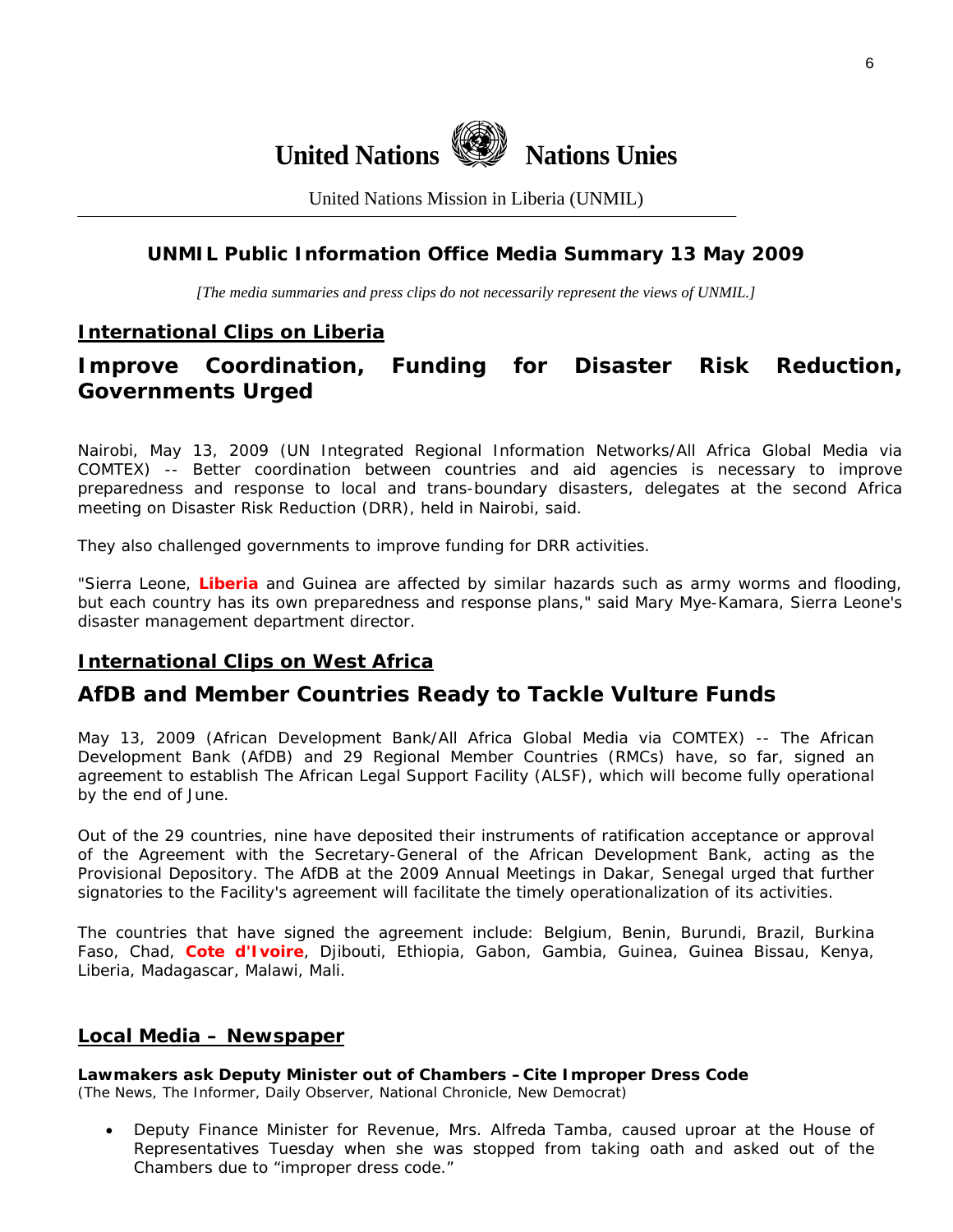- She was in readiness to raise her hands when the Sergeant-At-Arms noticed the exposed parts of some of her body and approached the Deputy Speaker who was presiding.
- It was then ruled that the Minister should leave and return properly dressed.
- "Madam Minister, it has been brought to the attention of the Chair that you are not properly dressed. We ask that you come back in the next 30 minutes properly dressed," said Deputy Speaker Togbah Mulbah.
- But Minister Tamba rejected the decision and said she would not return, insisting that she was properly dressed.
- However, some legislators disagreed with the dress code decision after the Minister's departure, but the majority said the decision was right. Minister Tamba was at The House to explain the payment of real estate taxes for additional revenue

### **Three Police Officers Disrobed over stolen money**

(Daily Observer)

• [sic] The Liberia National Police (LNP) says it has disrobed three of its officers that tried to conceal money seized from two kids and earlier stolen from the guardian of one of the children. George Bardue, spokesperson of the LNP said that some three police officers (names not given), while trying to check the total amount, tried to conceal some of the money but were caught in the act and arrested.

### **Teenage Motherhood Alarming**

(New Democrat)

• [sic] At least one out of three girls ages 15-19, have had children, while more than one out of six girls between the same age group (15-19) give birth every year and almost one in seven of their infants die within a year, according to the Liberia Demographic Health Survey. The situation experts say results to a lot of complications in the lives of teenage mothers including loss of school year (s) or total withdrawal from school, reduced self esteem, reduced earning capacity as a result of truncation of education. These effects, experts say have social change implications that gradually reduce the potentials of girls maturing into adulthood. These were made known Sunday during the launch of a program designed to teach teenagers how to abstain from sex in order to prevent teenage pregnancy and avoid contacting HIV/Aids at the Redeemed Christian Church of God. The program dubbed "No Marriage, No Baby" is intended to support and assist determined youth attain their expressed goals spiritually, physically, financially and morally, says Pastor Wilson Nnanan of the Redeemed Church.

# **Press Union says reported attack on Journalist by President Pro-tempore Unacceptable**

(The Inquirer, The Informer, Heritage)

- The Press Union of Liberia has termed as unacceptable the recent "aggression" on journalist Solomon Ware by President Pro-tempore Cletus Wotorson.
- Last week, journalists assigned at the Capitol accused Senator Wotorson of attacking their colleague and announced a news block out on the pro-temp.
- The Press Union said after conducting an investigation into the incident it was established that the Pro-temp acted improperly.
- The Union said information gathered from the public and support by the video footage contradicts the Senator's contention that it was the reporter who pushed him.

#### **Local Media – Star Radio** *(News monitored today at 09:00 am)*

#### **EU Gives Over US\$12M for Community Development**

• The European Union (EU) said it has approved 160 community based projects for Liberia.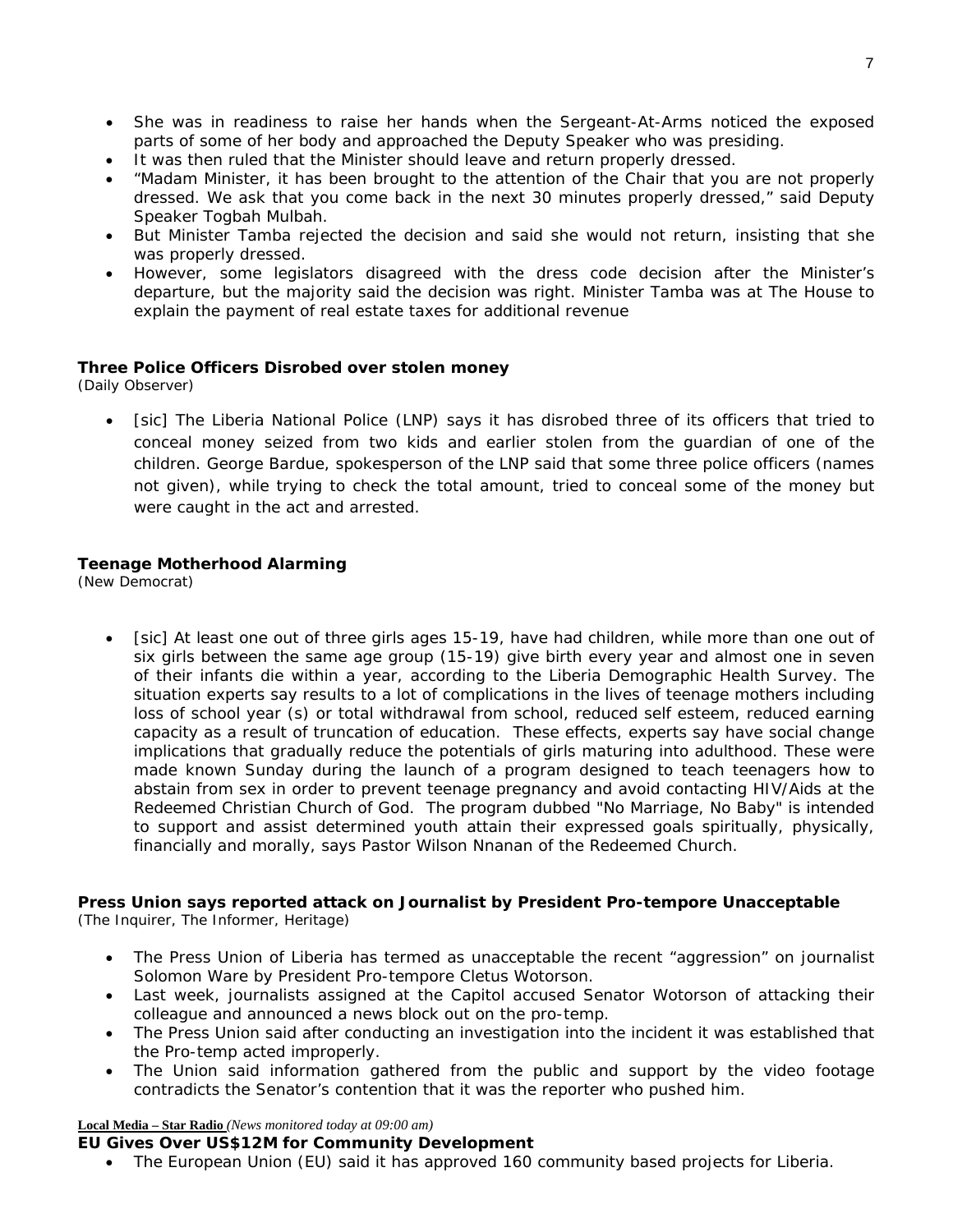• Speaking during the turnover of six projects in Lofa County, the EU Project Manager for Infrastructure, Paul Smith said the cost of the projects is valued at €8.5 million a little over US\$12 million.

8

- He said the EU has signed an agreement with the World Bank for the projects to be implemented by the Liberia Agency for Community Empowerment (LACE).
- He said the three-year project include schools, clinic, market buildings and bridges.

 *(Also reported on Truth F.M., Sky F.M. and ELBC*)

### **House Tables Discussion on 2009/2010 Draft Budget**

- The House of Representatives has tabled discussions into the 2009/2010 draft budget submitted by the Executive for approval.
- The House said it would not debate the draft budget unless 64 copies are made to it by the Executive.
- Meanwhile, the Civil Servants Association of Liberia has called on the National Legislature to reject the proposed budget statement from the Executive citing the need for further increment in civil servants salaries.
- The Association wants the Legislature to ensure that Civil Servants are paid the minimum of US\$100 per month as oppose to the US\$80 proposed by the Executive.

*(Also reported on Truth F.M., Sky F.M. and ELBC*)

### **Truth F.M.** *(News monitored today at 10:00 am)*

### **Nigerian "Businessman" Wants Money Back**

- [Sic:] Speaking in a telephone interview from Nigeria, Valentine Ayika whose US\$508,200 was confiscated by government in 2006 appealed to President Ellen Johnson Sirleaf to intervene and ensure that he gets his money back.
- He denied the money was gotten illegally saying it was acquired through a loan transaction which he has not been able to pay back up to present.
- The Nigerian "businessman" however admitted not declaring the money upon entry into Liberia something Government said was one of the reasons for seizing the money.
- Meanwhile, one of the lawyers claiming to be the attorney of the Nigerian has said he is not aware of a lawsuit instituted against Government by another lawyer in favour of Valentine Ayika.

### **Justice Minister Says Efforts Are Underway to Build Capacity of Prisoners**

- Speaking at UNMIL weekly press briefing today, Justice Minister Philip Banks said government is making immense efforts to build the capacity of inmates and improve the standards of various correction centers across the country.
- Minister Banks said Government has put in place a monitoring system at the Monrovia Central Prison and provided a data base to also indentify prisoners at various centers.
- He disclosed that Government recently launched a pilot agriculture project at the National Correction Palace in Zwedru, Grand Gedeh County, to improve the living standard at the prison.

\*\*\*\*\*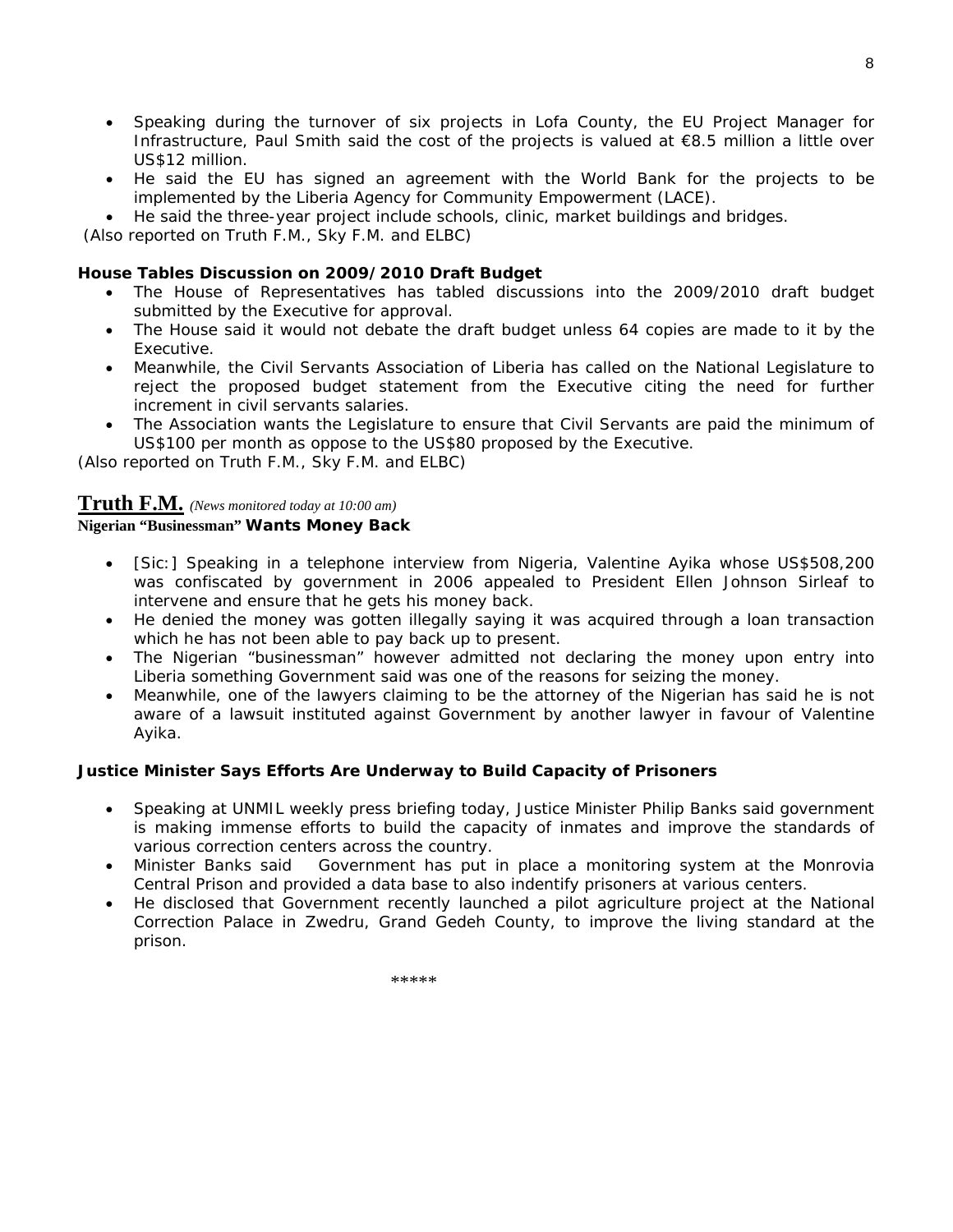# Voice of America

Thursday, 14 May 2009

### **Ivory Coast Sets Date for Long-Delayed Vote**

By Scott Stearns Dakar

Ivory Coast said its long-delayed presidential election will be held November 29.



Ivorian PM Guillaume Soro reads a decree on the elections at the Presidential Palace, Abidjan, 14 May 2009

Prime Minister Guillaume Soro said the new date is more realistic than previous attempts to hold this much-postponed vote.

Soro read a decree signed by President Laurent Gbagbo that set the election date for Sunday November 29 between the hours of seven and five.

He told reporters in Abidjan that more than six million Ivorians have already registered to vote, representing about 70 percent of those thought to be eligible.

Because so many people have registered, Soro said the electoral process will be representative of the Ivorian population.

Former rebel leader Soro became the prime minister of a unity

government as part of a 2007 peace deal. The accord formally ended a brief civil war in 2002 and 2003 but left the world's largest cocoa producer divided between the government-run south and northern provinces controlled by Soro's rebel New Forces.

President Gbagbo's mandate expired in 2005 but he has continued in power because there has been no election to replace him. The last planned ballot in November of 2008 was postponed when the government said it needed more time to prepare voter rolls.

The United Nations has repeatedly called on President Gbagbo's government to set a date for the vote with Secretary General Ban Ki-moon last month saying the country "urgently requires credible and transparent elections" to conclude the current transitional government. His comments followed the warnings of a UN panel that said former rebels were re-arming.

Ivory Coast's U.N. ambassador responded by urging the world body to "not get discouraged" by the successive postponements of the presidential vote. Ilahiri Djedje appealed to the UN to continue helping the nation "to effectively overcome the crisis by holding elections in 2009."

The peace deal that made Soro prime minister says all former rebels will be fully disarmed at least two months before the vote. Asked about that condition Thursday, Soro said the government will take "all the necessary measures" to ensure that the election is peaceful.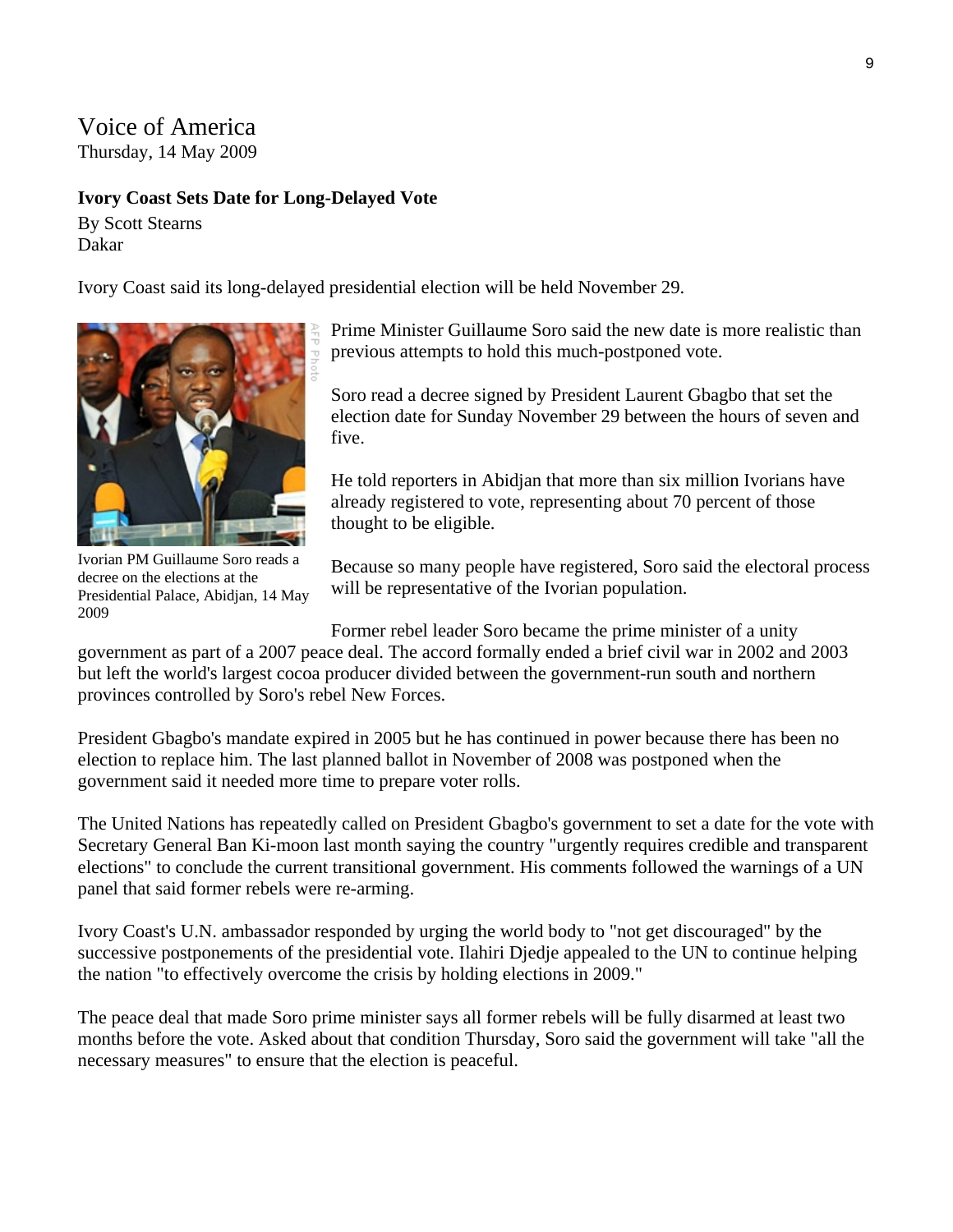The Daily Star (Lebanon) Saturday, 9 May 2009

### **Matar: Released former security chiefs could still face trial**

By Therese Sfeir Daily Star staff

BEIRUT: The prosecuting attorney in the case of former Lebanese Prime Minister Rafik Hariri's assassination said Friday that the four former security officers who were recently released by the Special Tribunal for Lebanon could still face trial. "The decision to release the four generals does not prevent them from being tried and is not a verdict of their innocence," Matar said during a news conference at the Press Federation.

"They can still be accused in light of investigations which will be conducted by the prosecutor general at the STL," he added.

The Special Tribunal for Lebanon (STL) issued a decision to release the four officials after nearly four years of detention without charges.

Matar said: "The provisional detention period in the crimes attributed to the defendants does not fall within Article 108 of the rules of criminal procedure, which stipulates a maximum detention period."

He said the article excluded murder crimes and crimes that threaten state security, adding that media propaganda and campaigns launched after the issuance of the STL's decision were not based on legal foundations, "but on political intentions."

"Those who launched these campaigns were seeking to mislead the investigations into this major assassination and into other crimes targeting MPs, ministers and journalists," he said.

Matar added that those campaigns "attacked the dignity and integrity of the Lebanese judiciary" and described them as interference in legal affairs.

Regarding an interview with former Minister Michel Samaha on Al-Manar last week, Matar said Samaha should have submitted information he unveiled during the interview to the STL, "instead of spreading it in the media and using it for political goals." He added that the tape of the interview should be "referred" to the STL.

In the interview aired last week on Al-Manar television Samaha said he possessed information vital to the Hariri case.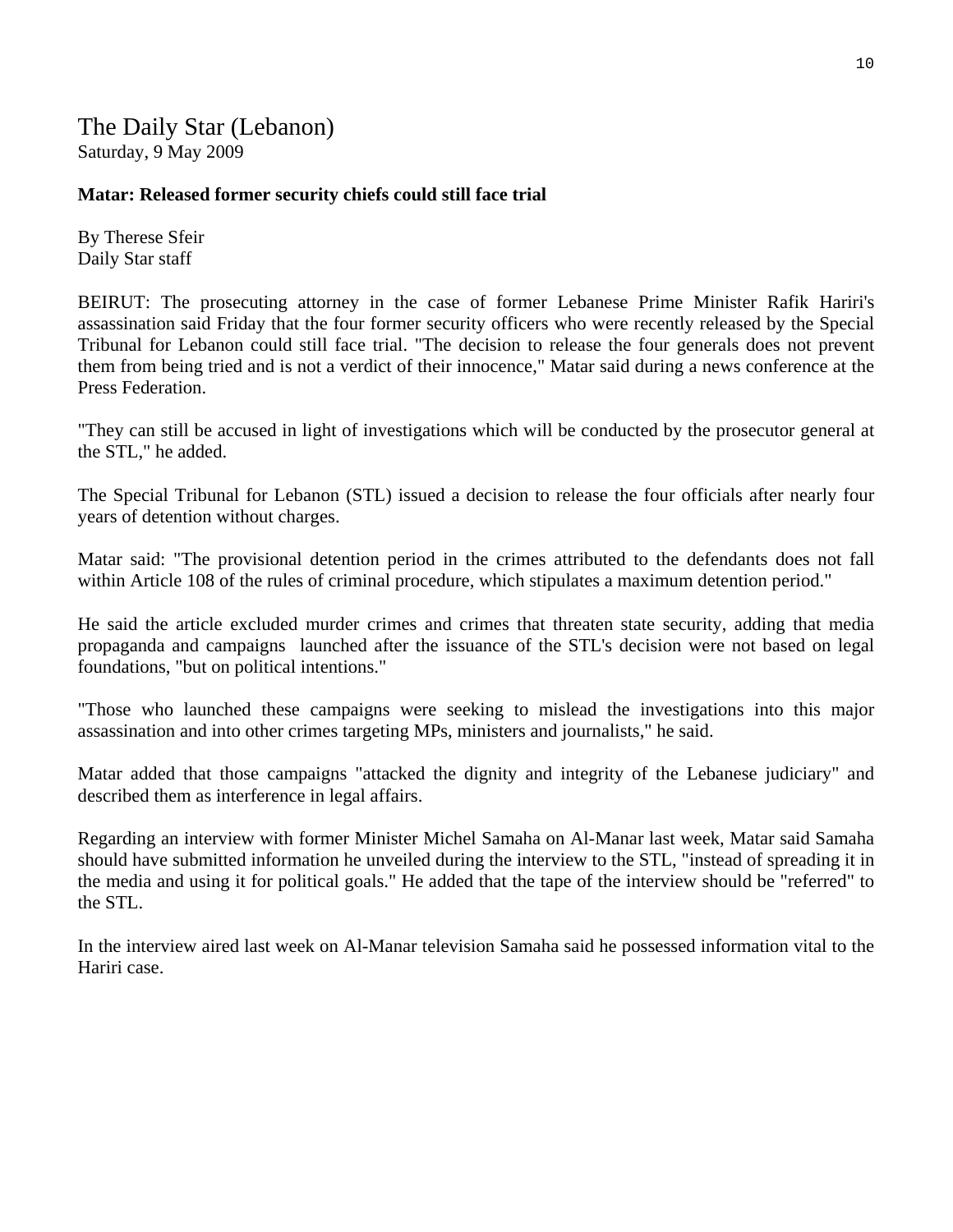## Modern Ghana.Com

Thursday, 14 May 2009

### **Attritions of June 4 revisited…**

By theghanaianjournal - The Ghanaian Journal

### BY ATO KEELSON &TIMOTHY ANTWI-OTOO

Several decades after the execution of eight senior military of officers, including three Former Heads of States, a Veteran Politician, Joshua Attoh Quarshie, is furious over why the International Criminal Court, International Court of Justice, International Human Right Activists, and other International Human Right Organizations, have not queried former President Rawlings and his then second in command at the Armed Forces Revolutionary Council (AFRC) junta, that carried out that heinous act.

The AFRC overthrew the Supreme Military Council II (SMC II) government of General Fredrick William Kwesi Akuffo on June 4th 1979 at the time that the SMCII was preparing to hand over the reigns of power to a constitutional government. The intervention of the AFRC shifted the handing over to Dr. Hilla Limann's People's National Party (NPP) government from an earlier date to September 24, 1979.

As part of its house cleaning exercise, the AFRC junta executed three former Heads of State, General F.W.K. Akuffo, General Ignatius Kutu Acheampong and Lt. General Akwesi Amankwaah Afrifa, together with Major General Edward Kweku Utuka, Real Admiral Joy Komla Amedume, Major General Robert Ebenezer Abossey Kotei and Colonel Roger Feli at the Teshie Military range.

Mr Attoh Quarshie is worried about the hypocrisy of these organizations which have indicted and accused some former Heads of States of genocide, execution and war crime related issues and have brought them to face the law.

Speaking to TODAY in an exclusive interview, Mr Attoh Quarshie said "these International Human Right Activists and Organizations stood against the Ex-President of the US, George W. Bush, when he arrested the Ex-President of Iraq, Saddam Hussein, prosecuted and finally had him executed, yet those who perpetrated similar atrocious killings in Ghana have not been brought to book and are walking freely.

"Despite the fact that Saddam Hussein had killed several innocent people, yet people protested against his execution, and why not the same in Ghana against the killings of our Former Heads of State in 1979?" the Veteran Politician questioned angrily.

Mr Quarshie said he personally confronted Major Boakye Djan on this issue and he confessed that he, Mr Boakye Djan, was not happy about the killings, since it was based on tribal sentiments, and no particular accusations were raised against them which deserve executions.

He said the "International Criminal Court has arrested the Ex-President of Liberia, Charles Taylor, and is being tried in a Special Court in The Hague for and genocide and crimes against humanity, yet those who were responsible for the killing of Ghana's three former Heads of State, Afrifa, Akuffo and Acheampong, and five respected, handsome, intelligent and experienced high ranking officers are walking freely, why? Is Ghana killers above the international human rights laws?", queried Mr Quarshie.

"If the truth and justice prevailed in The Hague, and they are not hypocrites, they should let Ghanaians know why these people were executed. How can they issue an arrest warrant against Sudanese President